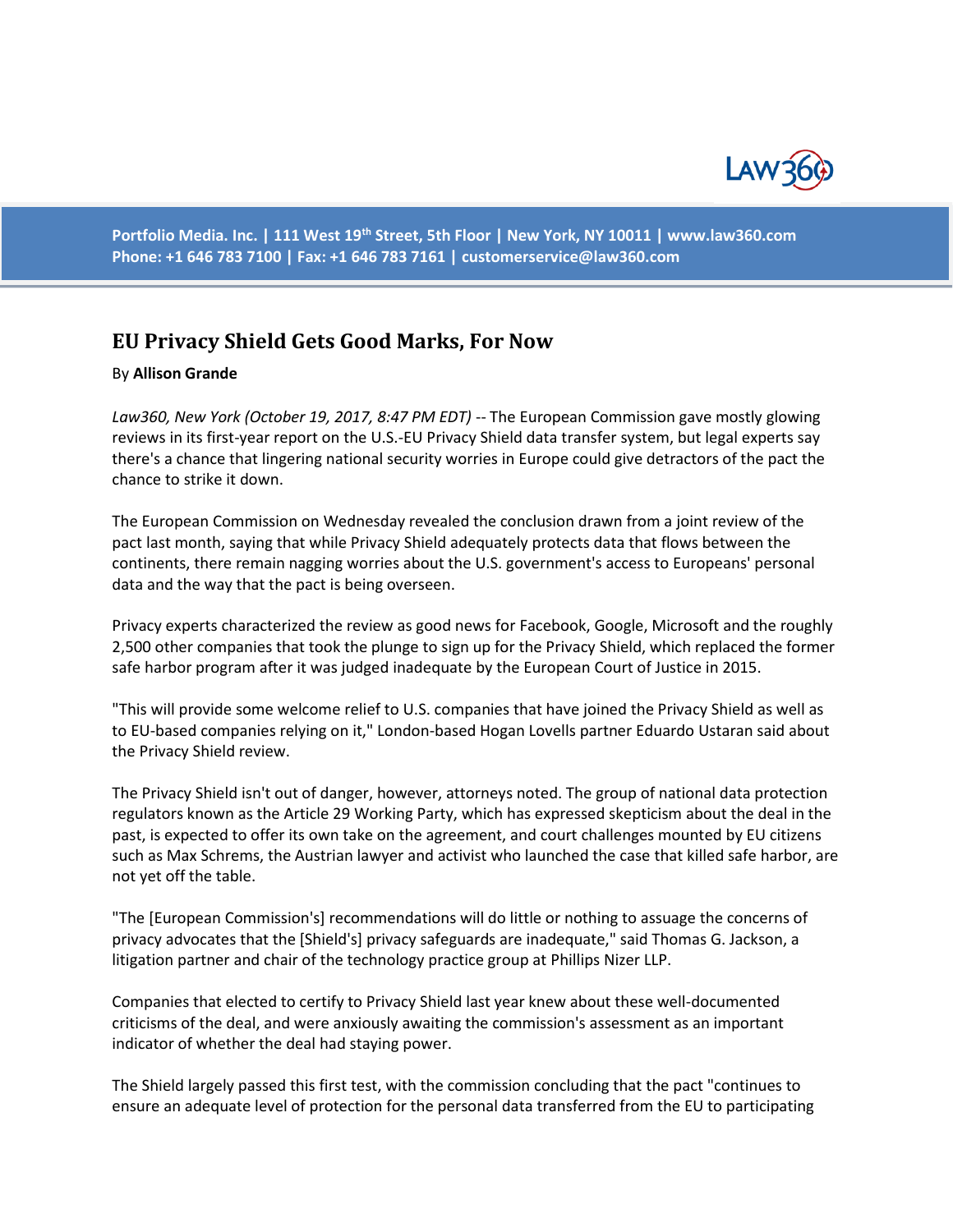companies in the U.S." The commission particularly praised U.S. authorities for implementing the new redress options for EU citizens required by the deal and for keeping in place "relevant safeguards" for limiting access to this data by U.S. authorities for national security purposes.

"The EU Commission's favorable review of the Privacy Shield should be taken as an encouraging step in ameliorating transatlantic data transfer anxiety," Sidley Austin LLP partner Alan Charles Raul said.

The commission's decision to make no changes to the underlying principles of the deal is likely to provide a boost not only for the companies that have already self-certified their compliance to the deal and can easily continue to forge ahead, but could also help Privacy Shield reach the membership level of its safe harbor predecessor, which was relied on by more than 7,000 multinationals at the time of its downfall.

"If I were a company that was already signed up for this, I would have more comfort and the review would be encouraging, and if I were on the fence about participating, this might tip me forward," said Timothy Toohey, the head of Greenberg Glusker Fields Claman & Machtinger LLP's cybersecurity practice.

The commission's backing of Privacy Shield is especially vital in light of the uncertainty surrounding another popular transatlantic data transfer mechanism known as standard contractual clauses. Schrems, the privacy advocate who successfully challenged safe harbor, lodged a complaint with the Irish data protection authority concerning Facebook's use of these clauses, and earlier this month, the Irish high court referred that dispute to the EU Court of Justice for a ruling on the mechanism's validity.

According to a recent privacy governance survey conducted by the International Association of Privacy Professionals and Ernst & Young, 88 percent of companies that transfer personal data from the EU to the U.S. and other non-"adequate" countries rely on standard contractual clauses as a valid method for doing so. With the fate of this mechanism now on shaky ground, more companies may start looking to Privacy Shield, experts say.

"The bottom line is that while there is optimism with respect to the Privacy Shield and there's been a good result for the first review, there's still a cloud of uncertainty hanging over the continuation of transatlantic data flows under the current framework," said Omer Tene, vice president of research and education at the IAPP.

That uncertainty extends to the Privacy Shield as well, despite the commission's willingness to continue to support the Shield, attorneys say.

"The European data privacy regime is very protective of individuals and their privacy rights," said Morgan Lewis & Bockius LLP partner Pulina Whitaker, who is based in London. "The European objective is that these rights should not be watered-down on the transfer of their data to the U.S."

This approach was apparent in the 10 recommendations in both the commercial and national security areas that the commission made for improving how the Privacy Shield functioned, according to attorneys.

These suggestions included pushing the U.S. government to enshrine a presidential policy directive signed in 2014 to curb foreign intelligence abuses into Section 702 of the Foreign Intelligence Surveillance Act, which expires at the end of the year, and that the Trump administration take steps to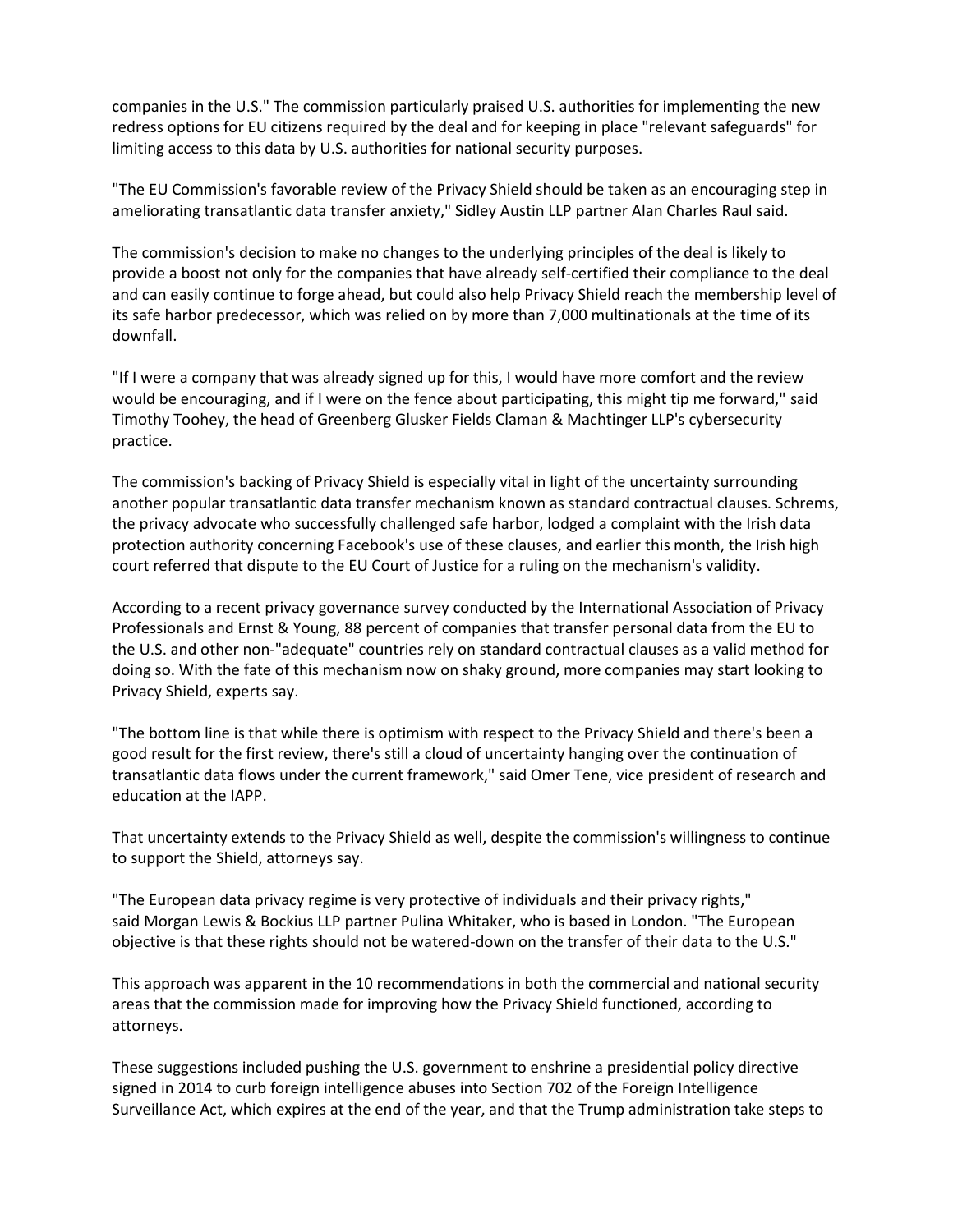staff the Privacy and Civil Liberties Oversight Board and appoint an ombudsperson at the U.S. Department of State to handle national security complaints.

"The European Commission has thrown out a lifeline for the U.S. administration to pick up," said Monika Kuschewsky, a partner in Squire Patton Boggs' global data privacy and cybersecurity practice, who is based in Brussels.

Raul noted that the commission's continued focus on national security and surveillance issues could be in part a result of who participated in the review last month. While the U.S. delegation included representatives of the intelligence community, "there was no reciprocal involvement of European intelligence officials in the EU delegation," he said.

"This imbalance of privacy interlocutors is one explanation why the EU persists in addressing U.S. surveillance without any comparative consideration of the surveillance practices and safeguards, or relative lack thereof, on the EU side," Raul added.

Aside from national security concerns, the commission also laid out several recommendations related to how those companies that implement the Privacy Shield should be monitored.

Specifically, the commission suggested that businesses should not be allowed to publicly announce that they are Privacy Shield-certified until the U.S. Department of Commerce has finalized their certification, and that the Commerce Department conduct compliance checks on a "regular basis" and work more closely with EU data protection authorities to both develop compliance guidance for companies and raise awareness among individuals about how to exercise their right to redress.

"In reviewing the commission's announcement with a particular focus on looking for what it means for companies that are certified to the framework, the most significant points are that the review is a good indication that the framework will continue to be available and that there's going to be a request that the Department of Commerce focus on companies that may claim to be Privacy Shield-certified but might not be," said Kendall Burman, a Mayer Brown LLPcounsel and former deputy general counsel for the Commerce Department under the Obama administration.

Kuschewsky agreed that, in terms of business impact, self-certified companies will perhaps be most eager to see how, in particular, the recommendation on proactive and regular monitoring of compliance by the Department of Commerce will play out.

"The European Commission's recommendations in this respect includes requiring self-certified companies to respond to compliance review questionnaires or file annual compliance reports with the Department of Commerce, which would place an additional burden on these companies to demonstrate compliance," she said. "Companies should also be careful not to publicize their Privacy Shield certification before the certification is finalized, given the recommendation of regular 'searches' to be carried out on companies not yet certified."

The Federal Trade Commission, which along with the Department of Commerce has responsibility for overseeing the pact, has to date focused primarily on technical violations stemming from allegations that companies are falsely claiming to be in compliance with the Privacy Shield as well as its predecessor, safe harbor.

Acting FTC Chairman Maureen Ohlhausen in a statement Wednesday called enforcing international